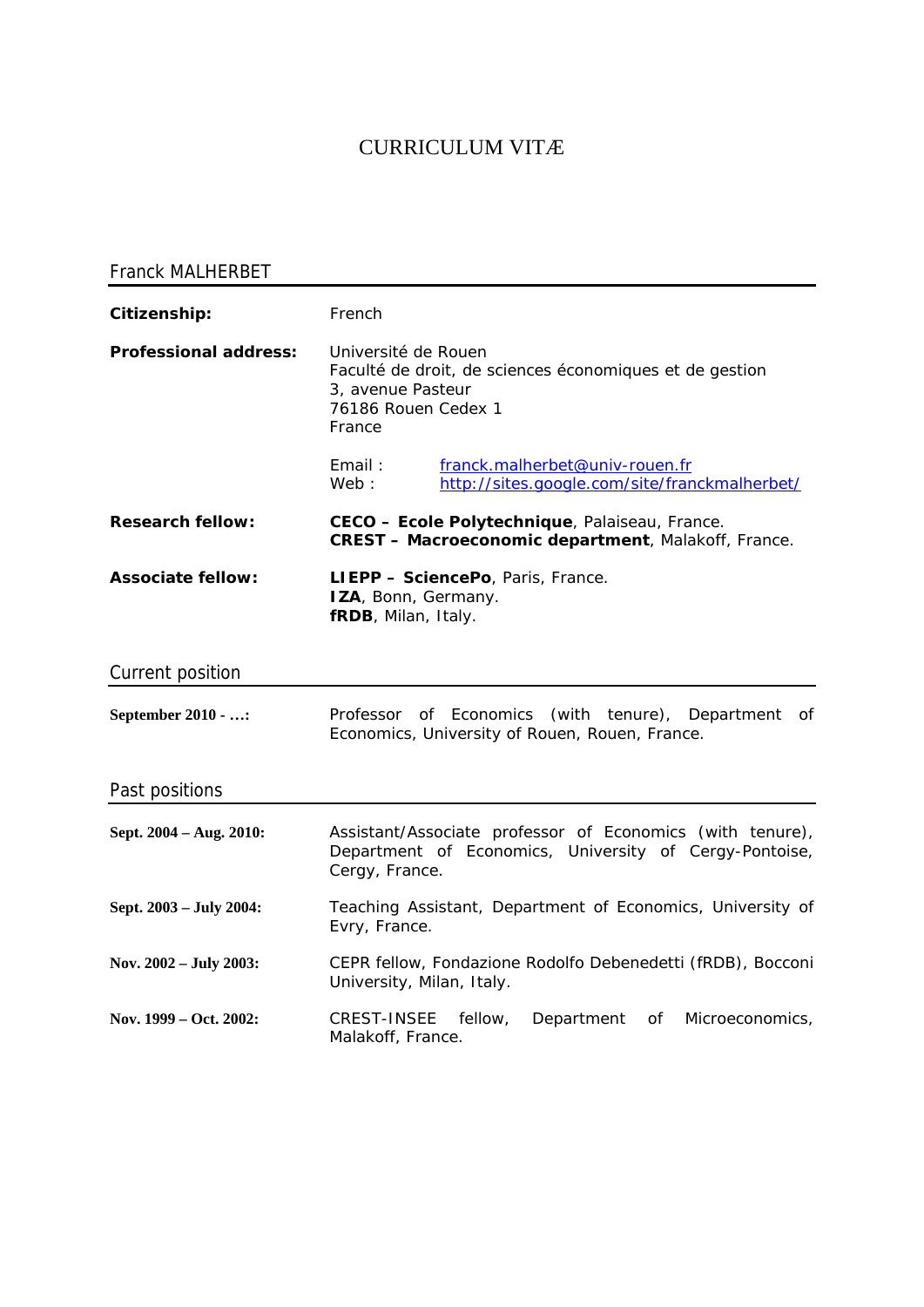- Agrégation des Universités en Sciences Economiques, 2010.
- Ph. D. in Economics, University of Paris I–Panthéon–Sorbonne, 2003.
	- Thesis advisor : Professor Pierre Cahuc
	- Thesis title : "*Unemployment Compensation Finance, Employment Protection and Labor Market Performance*"
	- Honor : « *Mention très honorable avec les félicitations du jury, proposition pour un prix de thèse et pour une subvention de publication » (summa cum laude)*
- DEA en Sciences Economiques, University of Paris I–Panthéon–Sorbonne, 1999.

## Research

*- Articles published or accepted in peer reviewed journals -* 

- "Faut-il moduler les cotisations patronales à l'assurance chômage?", (with P. Cahuc)*, Revue Economique*, 2000.
- "Protection de l'emploi et performance du marché du travail", (with O. L'Haridon), *Revue Française d'Economie*, 2003.
- "Unemployment Compensation Finance and Labor Market Rigidity", (with P. Cahuc)*, Journal of Public Economics*, 2004.
- "Politiques du marché du travail et négociations par branches d'activité dans un modèle d'appariement", (with O. L'Haridon), *Recherche Economique de Louvain*/*Louvain Economic Review,* 2009.
- "Employment Protection Reform in Search Economies", (with O. L'Haridon), *European Economic Review*, 2009.
- "Protection de l'emploi et inégalités de chômage dans un modèle d'appariement", (with O. Charlot), *Recherche Economique de Louvain/Louvain Economic Review,*  2010*.*
- "Réforme de la protection de l'emploi et performance du marché du travail", (with O. L'Haridon), *Annales d'Economie et de Statistique,* 2011*.*
- "Dualisme des contrats de travail et excès de destruction des emplois", (with P. Cahuc et O. Charlot), *forthcoming Revue Française d'Economie*

# - *Other publications -*

- "Les effets macroéconomiques du contrat unique d'insertion", (with F. Fontaine), LIEPP-SciencePo Paris, Policy Brief #2, *forthcoming*.
- "Take-Up of Welfare Benefits in OECD Countries : A Review of the Evidence", (joint with V. Hernanz and M. Pellizari, OECD, Social, Employment and Migration Papers No. 17, 2004.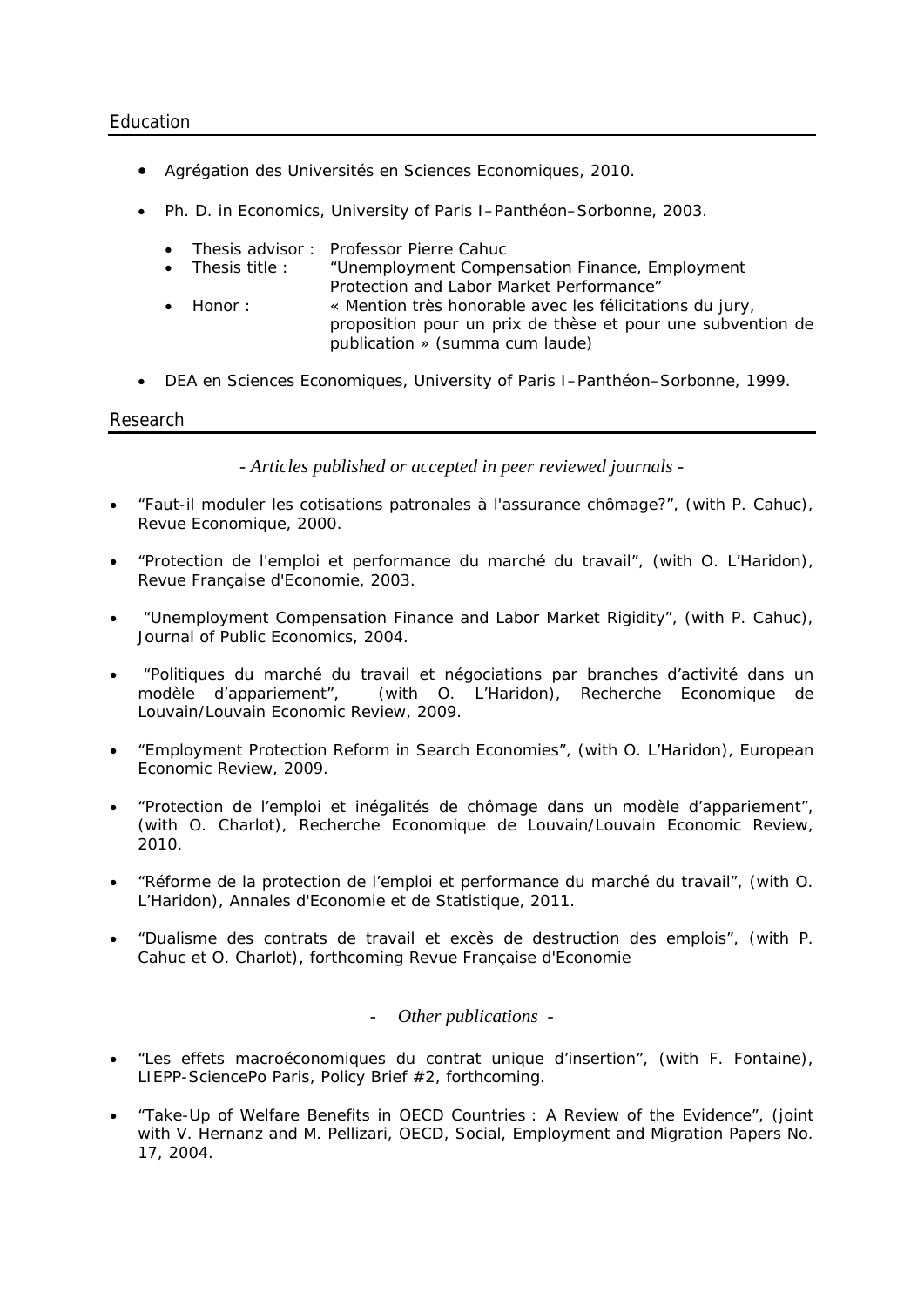• "Conséquences macroéconomiques de la protection sociale : l'assurance chômage et la protection de l'emploi", Co-ordinated by P. Cahuc, chapter 6 (joint with O. L'Haridon) and chapter 8 (joint with P. Cahuc), Mire/DRESS French Ministry of Labor, 2004.

# - *Articles under revision or submitted -*

- "Education and Employment Protection", (with O. Charlot), *Revise and Resubmit Labour Economics*.
- "Does Bargaining Matter in the Small Firm Matching Model ?", (with O. L'Haridon and S. Perez-Duarte), *Revise and Resubmit Labour Economics*.
- "Informality in developing economies: regulation and fiscal policies", (with O. Charlot and C. Terra), *under review*.
- Explaining the Spread of Temporary Jobs and Its Impact on Labor Turnover, (with O. Charlot and P. Cahuc), *under review*.

*- Work in Progress, Working Papers and unpublished manuscripts -*

- "Trade Liberalization, Unemployment and Informality", (with O. Charlot and C. Terra), *work in progress*.
- "A dual matching model with large firms", (with O. Charlot), *work in progress*.
- "Age segmented labor markets", (with P. Cahuc and O. Charlot), *work in progress*.
- "Bargaining and Wage Rigidities" (with O. L'Haridon), *work in progress.*
- "Unemployment Compensation and Labor Reallocation: Theory and Implications for Developing Countries", (with O. Charlot and M. Ulus), last version March 2011.
- "Are employment protection reforms beneficial to unskilled workers?", (with J. Albertini and O. Charlot), last version September 2011.
- "Risk Aversion in an Endogenous Destruction Matching Economy", (with O. L'Haridon and S. Perez-Duarte), last version October 2007.
- "Multi-Levels Bargaining and Efficiency in Search Economies", (with O. L'Haridon), *IZA Working Paper* 2401, last version October 2006.

# Teaching (from 2004 to 2011)

- 2011 ..., Monetary Policy, Course, Graduate  $(5<sup>th</sup>$  year), University of Rouen.
- 2010 ..., Macroeconomics, Course, Undergraduate  $(3^{rd}$  year), University of Rouen.
- 2010 ..., Macroeconomic Policy, Course, Undergraduate  $(3<sup>rd</sup>$  year), University of Rouen.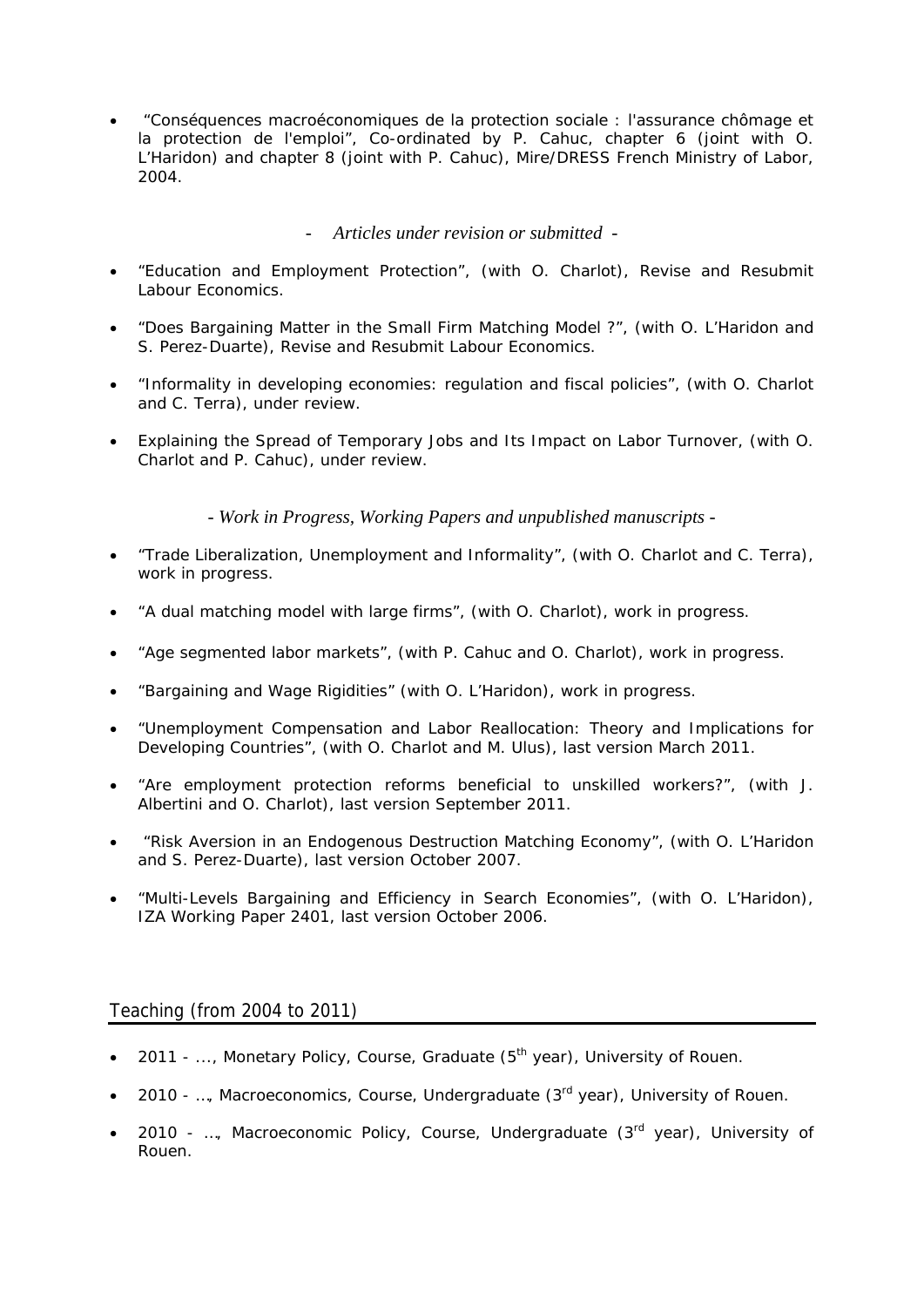- 2010 -2011, Labour Economics, Course, Graduate,  $(4^{th}$  year), University of Rouen.
- 2008-2010, Introduction to Macroeconomics II, Course, (1st year DU ECE), Université de Cergy-Pontoise.
- 2008-2009, Introduction to Macroeconomics I, Course, (1st year DU ECE), Université de Cergy-Pontoise.
- 2007-2009, Labor Economics, Course, Graduate  $(5<sup>th</sup>$  year), University of Cergy-Pontoise.
- 2005-2010, Advanced Macroeconomics, Course, Undergraduate (3rd year), University of Cergy-Pontoise.
- 2004-2010, Monetary Macroeconomics, Course, Undergraduate (3rd year), University of Cergy-Pontoise.
- 2004-2005, Statistics, Course, Undergraduate (3rd year), University of Cergy-Pontoise.

#### Conferences and Workshops

Association Française de sciences économiques (AFSE), 2000, Paris, France • Société Canadienne de sciences économiques (SCSE), 2001, Québec, Canada • Théorie et Méthode de la Macroéconomie (T2M), 2001, Nice, France • 6th Workshop on Dynamic Macroeconomics, 2001, Pazo de Soutomaior, Spain • European Economic Association (EEA), 2001, Lausanne, Switzerland • Journées Doctorales de l'ADRES, 2001, Nanterre, France • IZA Workshop on Job Stability and Security in European Labor Markets, 2002, Bonn, Germany • IZA Summer School in Labor Economics, 2002, Ammersee, Germany • CEPR Workshop, A Dynamic Approach to Europe's Unemployment Problem, 2002, Paris, France • Théorie et Méthode de la Macroéconomie (T2M), 2002, Evry, France • European Economic Association (EEA), 2002, Venice, Italy • Econometric Society European Meeting (ESEM), 2002, Venice, Italy • Economic Research Center - Middle East Technical University Conference, 2002, Ankara, Turkey • European Association of Labor Economist (EALE), 2002, Paris, France • Séminaire Fourgeaud-Roy, Ministère de l'économie et des finances, 2003, Paris, France • CEPR Workshop, A Dynamic Approach to Europe's Unemployment Problem, 2003, Berlin, Germany • CEPR Workshop, A Dynamic Approach to Europe's Unemployment Problem, 2004, Bristol, U.K. • Association Française de sciences économiques (AFSE), 2004, Paris, France • Société Canadienne de sciences économiques (SCSE), 2005, Charlevoix, Canada • Société Canadienne de sciences économiques (SCSE), 2007, Quebec, Canada • IZA Workshop, Measurement of Labor Market Institutions, 2007, Bonn, Germany • IZA Workshop, Firm Dynamics, Labor Markets and Growth, 2007, Bonn, Germany • Public Economy Theory Conference, 2009, Galway, Ireland • European Association of Labor Economist (EALE), 2009, Tallinn, Estonia • Public Economy Theory Conference, 2010, Istambul, Turkey • IZA/World Bank Workshop: Institution and Informal Employment in Emerging and Transition Economies, 2011, Bonn, Germany • SaM inaugural Conference, 2011, Bristol, U.K. • SaM workshop: New developments in Search and Matching, 2011, Le Mans, France.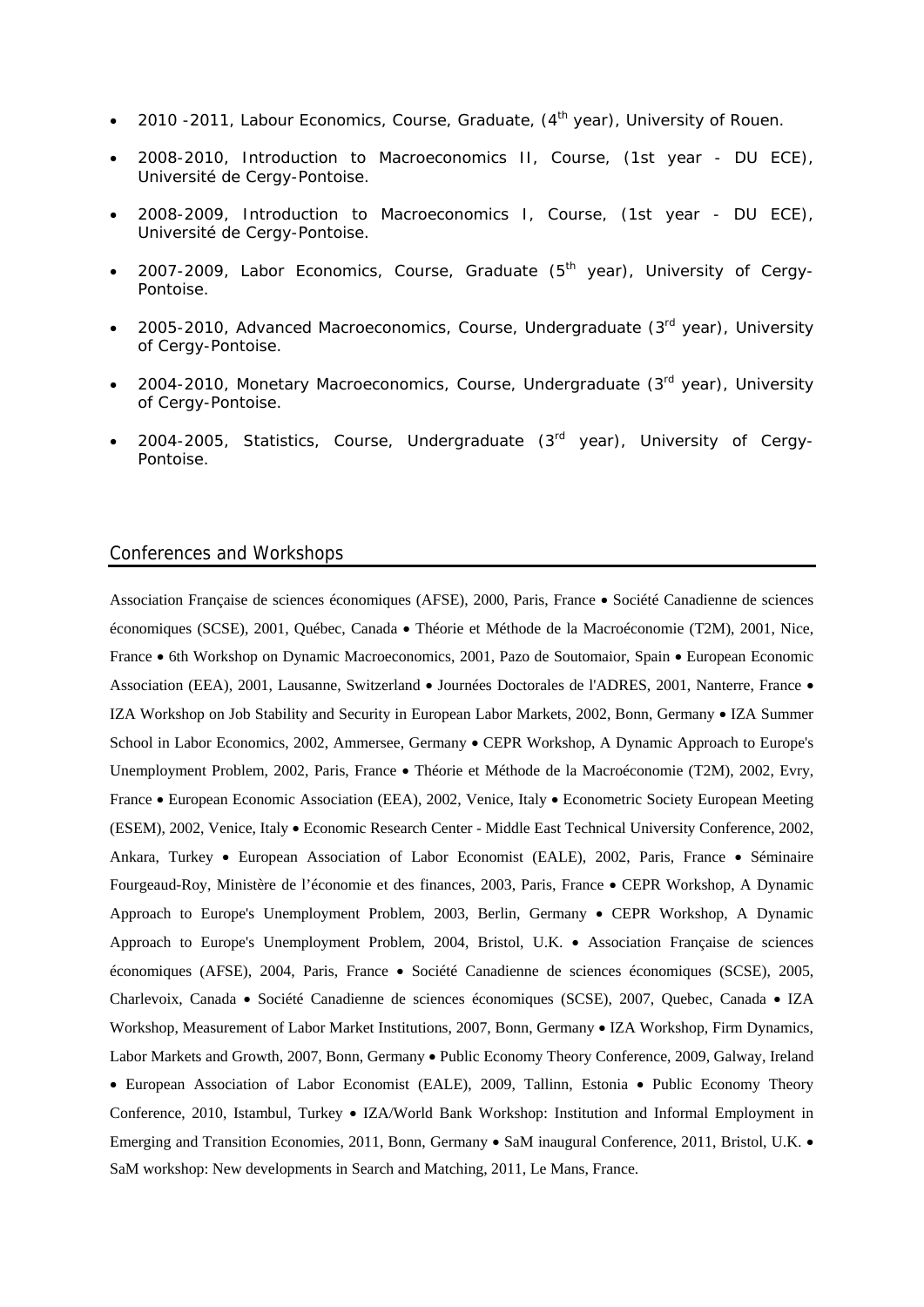### Other academic activities

**Refereeing:** *Econometrica*, *The Economic Journal*, *Annales d'Economie et de Statistique*, *Review of Economic Dynamics*, *Labour Economics*, *Revue Economique, Oxford Economic Papers*, *Louvain Economic Review*, *Journal of the European Economic Association* and others.

#### **Thesis advisor**

• Emeline Limon (with O. Charlot), THEMA – University of Cergy-Pontoise, defense expected 2014.

#### **Thesis committees**

- Ophélie Cerdan (advisor: Pr. Bruno Decreuse), GREQUAM University of Aix-Marseille, 2011.
- Benoit Lorel (advisor: Pr. Jean Mercenier), THEMA University of Cergy-Pontoise, 2010.

#### **Academic/Research responsibilities:**

- Country expert and scientific coordinator for the French parliament for "the comparative study on employment policies across European countries", 2011.
- External member of the recruitment committee (comité de sélection) University of Cergy, 2011.
- Elected member of the laboratory council at THEMA, 2008-mid 2010, University of Cergy-Pontoise, France.
- Co-organizer with O. Donni (until 2008) and C. Terra (from 2008) of the joint research seminar THEMA – University of Cergy-Pontoise and ESSEC Business School, 2007- mid 2010, University of Cergy-Pontoise, France.
- Member of the recruitment committee for the "CNRS chaire d'excellence" University of Cergy-Pontoise, 2009.

#### **Conferences and Seminars:**

- Co-organizer with O. Charlot (THEMA) and F. Fontaine (BETA and CREST) of the first THEMA-CREST Search and Matching Workshop (to be held in Paris on April 2012).
- Local Co-organizer of the conference, "Théorie et méthode de la macroéconomie (T2M)", 2008, Cergy-Pontoise, France.
- Co-organizer with F. Kramarz (CREST) of the CEPR Workshop, "A Dynamic Approach to Europe's Unemployment Problem", 2002, Paris, France.

#### **European Research Networks:**

#### Current:

• Search and Matching Research Group (SAM). **SaM** is a European network of academic economists working on search and matching models, including models of labor market search, consumer search, money search and housing search.

### Past:

• CEPR Research Training Networks (RTNs) - New Technique for the Evaluation of European Labour Market Policies.